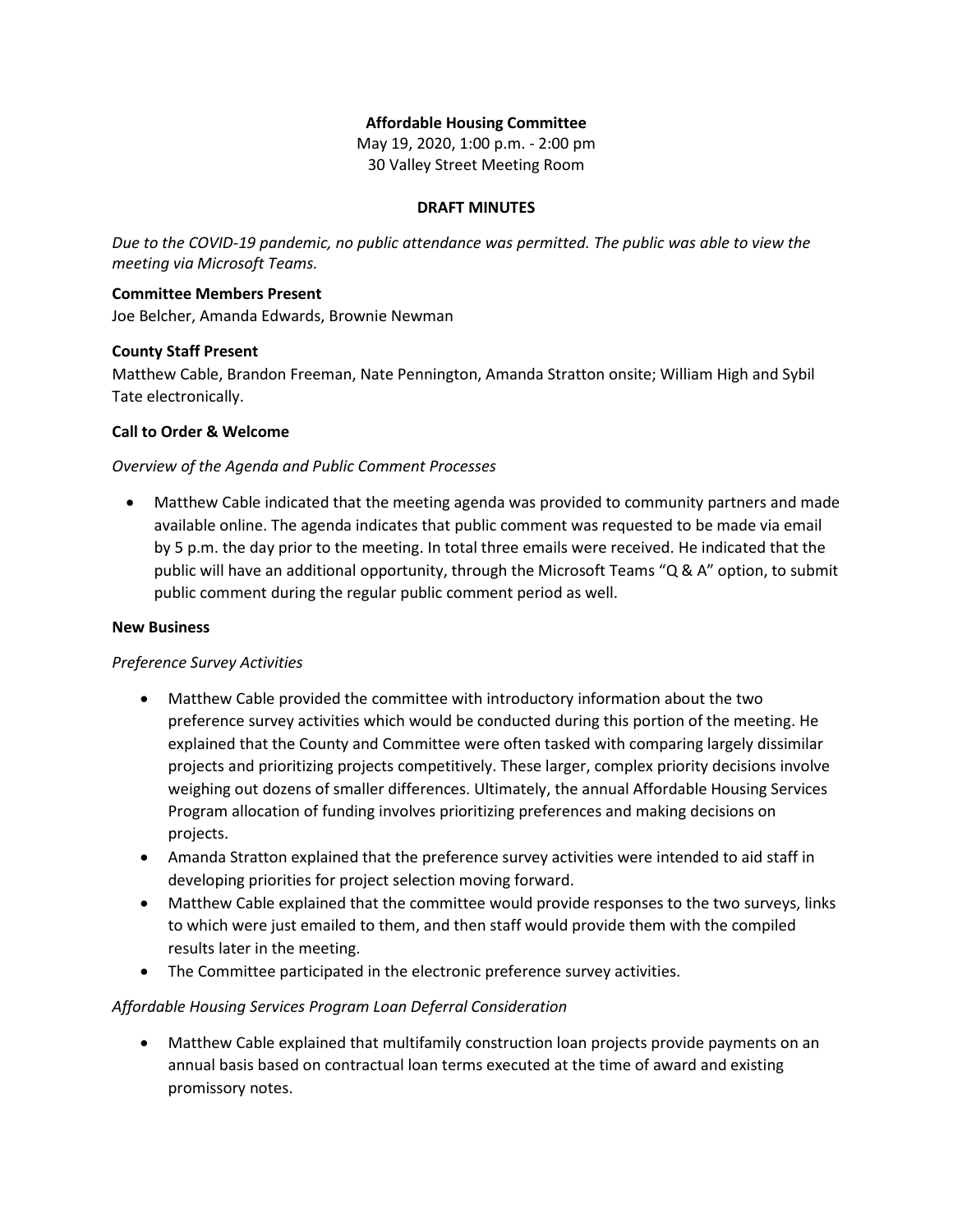- He explained that these payments are received as program income. Program income received in the current fiscal year is typically added to Affordable Housing Services Program funds available in the next fiscal year. For example, FY 2020 program income received from the loan repayments would typically be applied to the FY 2021 Affordable Housing Service Program allocations. He explained that, in FY 2020 a single multifamily construction loan payment remained due in the amount of \$20,000. The current open multifamily construction loans have a combined total payments receivable of just under \$50,000 per fiscal year.
- He explained that there are two entities which have open loans with payments due in FY 2020 and FY 2021. These include MHO and LLCs owned by Kirk Booth.
- Matthew Cable explained that one entity had expressed concern about COVID-19 impacts on the economic ability of residents to make rent payments.
- Matthew Cable explained that the County could consider allowing loan payment deferral requests as the City of Asheville had done. Staff would be prepared to provide additional detail to the Committee at its next meeting, as this agenda item was intended to provide an introduction to the subject under consideration.
- Chairman Newman expressed concern about any blanket deferral program and suggested that any deferral request should be considered on a case by case basis.
- Commissioner Belcher agreed that deferral consideration should be case by case and based on the requestor proving the need for deferral or inability to provide payment.
- Commissioner Edwards felt that any deferral consideration should be for a defined period of time and be specifically related to COVID-19 impacts on the financial position of the entity.
- Matthew Cable explained that the Committee would be able to consider this further at its next meeting. He explained that any modification to Promissory Notes to allow deferral would, according to County legal, need to go before the Board of Commissioners for consideration on an individual basis.

# **Approval of Minutes**

 Matthew Cable explained that the Notice of Special Called meeting did not specifically indicate the minutes of the February 4, 2020 and April 24, 2020 would be considered for Committee action. Upon advisement of County legal staff, approval of minutes would be held until the next Affordable Housing Committee Meeting.

# **New Business**

# *Preference Survey Activities Review*

- Matthew Cable and Amanda Stratton reviewed the committee members' responses to the two preference survey activities (see attached survey results).
- The committee discussed options and opportunities for promoting, expanding, and investing in affordable housing were discussed.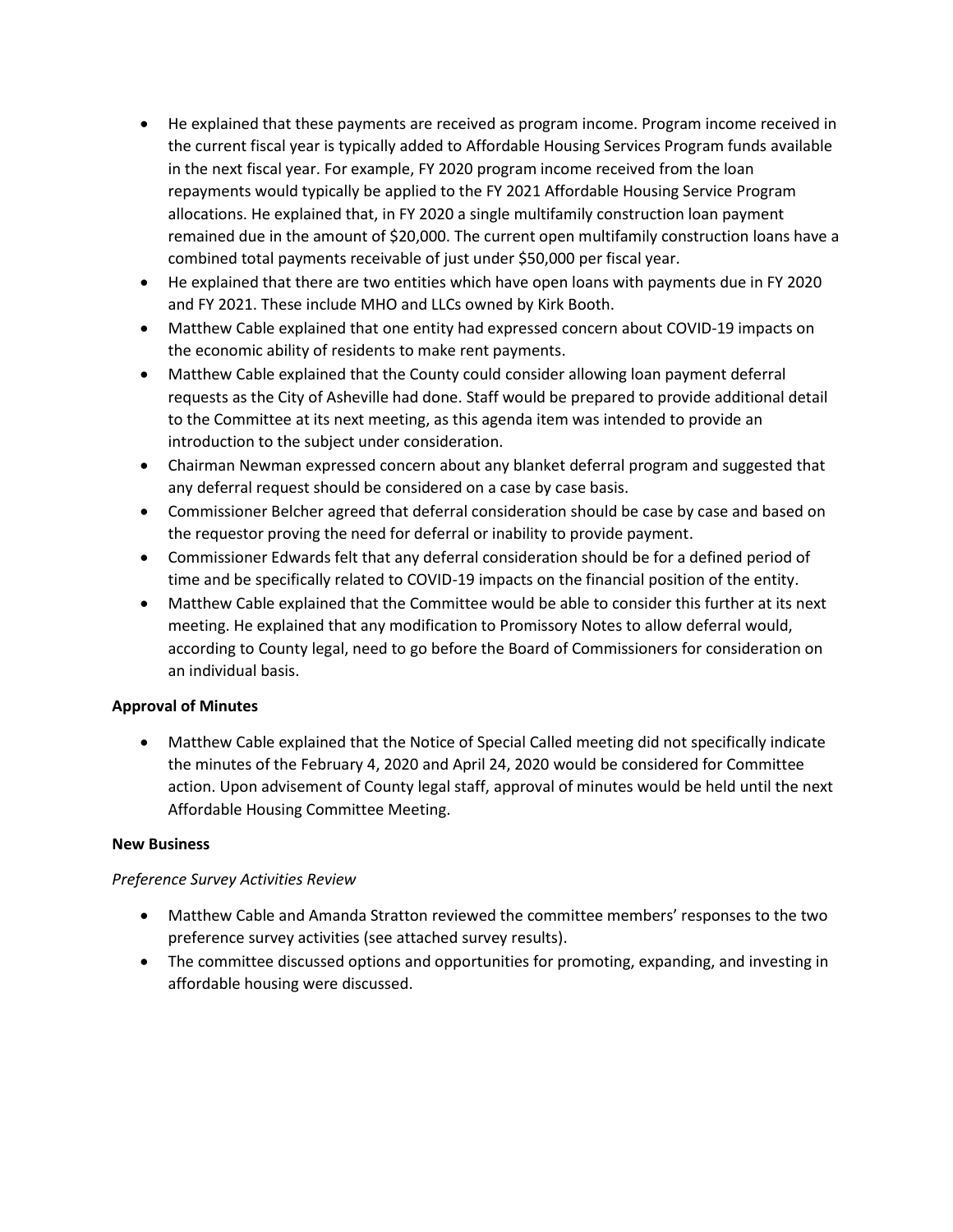#### **Next Steps**

#### *FY 2021 Affordable Housing Services Program Application Drafting*

 Matthew Cable explained that the delay in the ability to conduct the preference survey activities may push back release of the FY 2021 Affordable Housing Service Program application. He indicated staff would work to bring back an application draft as soon as possible.

#### **Public Comment**

- Three comments received via email were read by Matt Cable to the commissioners (see attached emails).
- Chairman Newman made a motion to adjourn the meeting and all voted in favor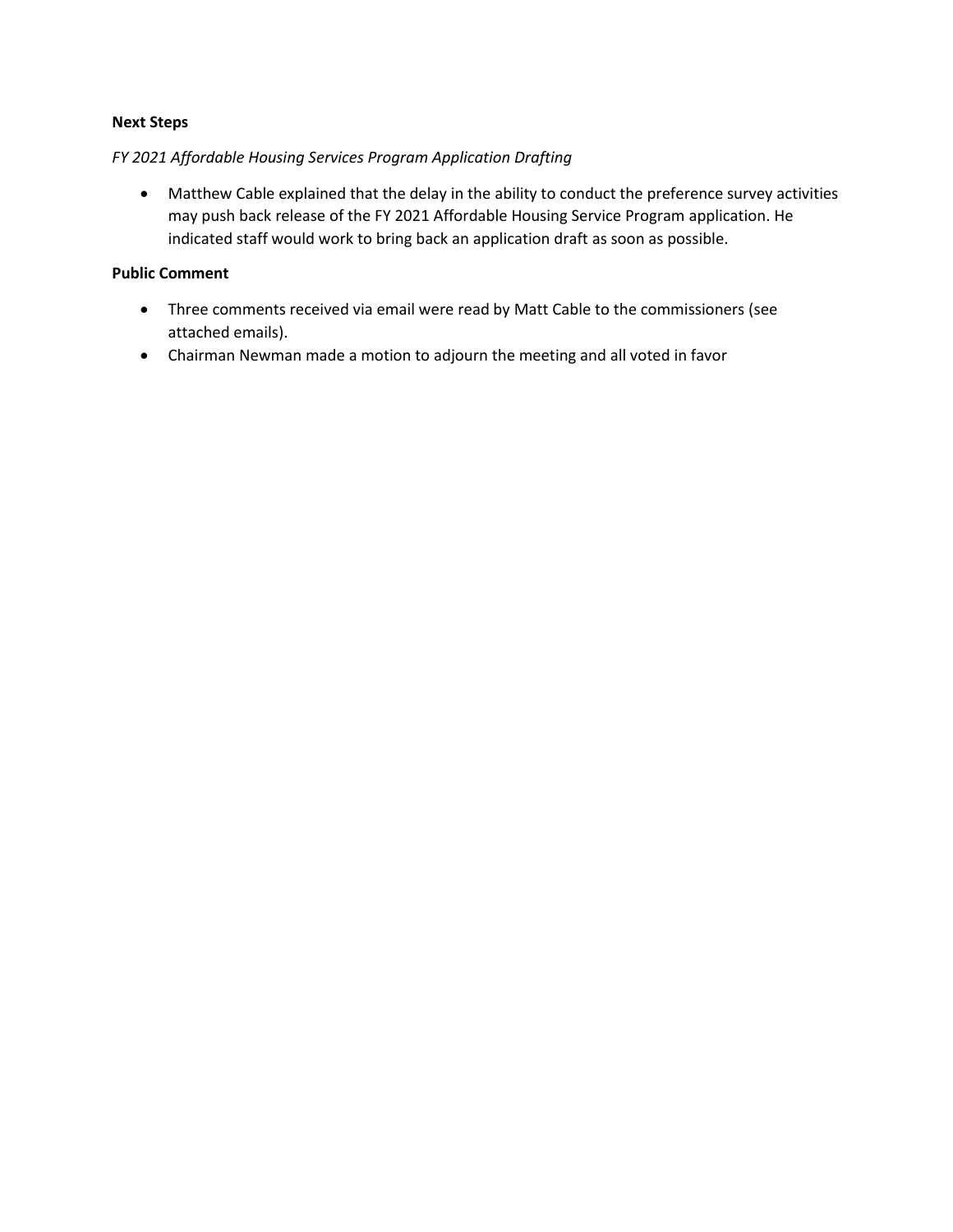# **Preference Survey Activity One**

| <b>Application Preferences</b>                                                                         |                                                                                                                       |  |
|--------------------------------------------------------------------------------------------------------|-----------------------------------------------------------------------------------------------------------------------|--|
| a single application window                                                                            | an initial application window with rolling application options<br>during a defined period thereafter                  |  |
| a RFP process to identify provider(s) to administer emergency<br>repair programs for a multi-year term | an annual grant application for emergency repair                                                                      |  |
| an annual grant application for tenant based rental assistance                                         | an RFP process to identify provider(s) to administer tenant<br>based rental assistance programs for a multi-year term |  |

÷

| <b>Financial/Funding Preferences</b>                       |                                                              |  |
|------------------------------------------------------------|--------------------------------------------------------------|--|
| maximum loan amount of \$10,000 per unit                   | maximum loan amount of \$25,000 per unit                     |  |
| non-profit applicants                                      | for profit applicants                                        |  |
| not allowing tax reduction requests                        | for profit applicants                                        |  |
| loan interest rate at fixed value                          | loan interest rate based on projected earnings               |  |
| loan length determining discount interest rate             | loan interest rate based on projected earnings               |  |
| loan interest rates at market                              | loan interest rates at discount                              |  |
| affordability period beyond the program funding period     | loan interest rates at discount                              |  |
| interest rates determined each program year and varying    | 2% interest, fully amortizing, 15-year loans for multifamily |  |
| based on better than market rates and loan amount, length, | construction                                                 |  |
| and repayment terms                                        |                                                              |  |
| project without 9% LIHTC with additional funding           | 9% LIHTC projects with additional fudning                    |  |
| <b>4% LIHTC</b>                                            | 9% LIHTC                                                     |  |
| less investment per unit                                   | more investment per unit                                     |  |
| recrurring revenue source generation                       | reliance on general fund transfer                            |  |
| <b>construction loans</b>                                  | construction grants                                          |  |

| <b>Program Preferences</b>              |                                          |
|-----------------------------------------|------------------------------------------|
| construction loan program               | downpayment assistance program           |
| housing for individuals who are elderly | housing for individuals who are disabled |
| housing for the general population      | housing for individuals who are disabled |
| housing for the general population      | housing for individuals who are elderly  |
| affordable housing                      | attainable housing                       |
| workforce housing                       | affordable housing                       |
| homeownership initiatives               | multifamily for rent construction        |
| increasing affordable housing stock     | reducing substandard housing             |
| increasing affordable housing stock     | preserving existing housing stock        |
| emergency repair                        | tenant based rental assistance           |
| new construction                        | emergency repair                         |
| product delivery support                | program administration support           |

| <b>Unit Preferences</b>                     |                                         |
|---------------------------------------------|-----------------------------------------|
| projects along public transportation routes | projects adjacent to needed services    |
| geographic distribution of projects         | geographic concentration of projects    |
| multifamily affordable units for rent       | multifamily affordable units for rent   |
| multi-family construction                   | single family construction              |
| new construction                            | conversion/rehabilitiation construction |
| mixed bedroom unit developments             | single unit type devleopment            |
| two bedroom units                           | one bedroom units                       |
| one bedroom units                           | studio units                            |

| <b>Preference Coding</b>                    |
|---------------------------------------------|
| 100.00% Preference (Three preference votes) |
| 66.66% Preference (Two preference votes)    |
| 33.33% Preference (One preference vote)     |
| 0.00% Preference (No preference votes)      |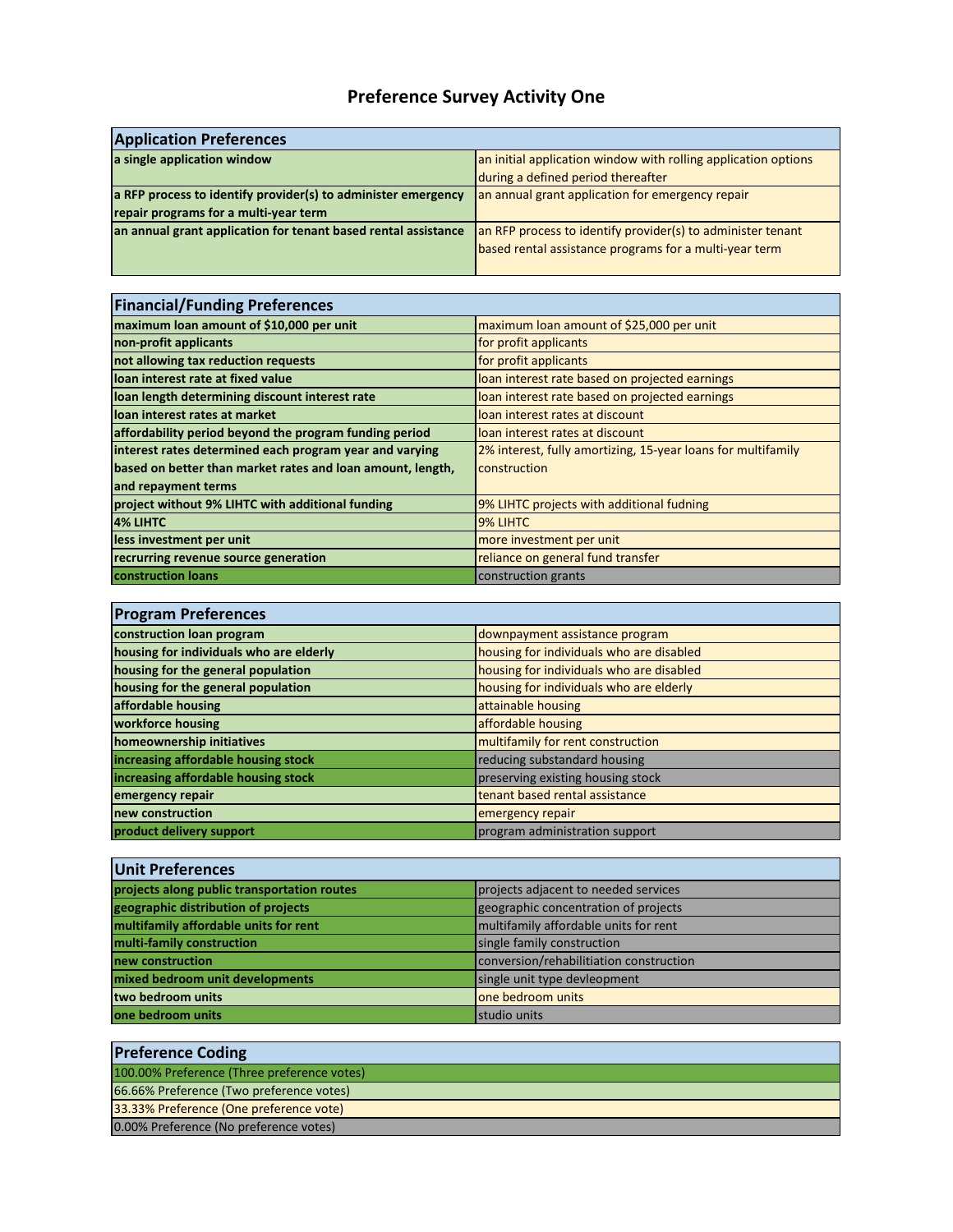# **Preference Survey Activity Two**

| <b>Rank Program</b>                                   | Average |
|-------------------------------------------------------|---------|
| 1 Multifamily Construction Loans                      | 1.00    |
| 2 Single Family Construction Loans                    | 3.67    |
| 3 Downpayment Assistance Loans                        | 4.00    |
| 3 Tenant Based Rental Assistance                      | 4.00    |
| 4 New Construction Grant (Non-Revenue Generating)     | 5.00    |
| 5 Emergency Repair Grant                              | 5.33    |
| 6 New Start Program                                   | 6.00    |
| 7 Buncombe County Employee Housing Assistance Program | 7.67    |
| 8 Buncombe County Manufactured Home Removal Program   | 8.33    |

| Rank Project                                    | <b>Average</b> |
|-------------------------------------------------|----------------|
| 1 Multifamily with Units for Sale               | 2.67           |
| 1 Multifamily for Rent with 4% LIHTC            | 2.67           |
| 1 Multifamily for Rent with 9% LIHTC            | 2.67           |
| 2 Multifamily for Rent without LIHTC support    | 3.67           |
| 3 Singlefamily Projects with Units for Sale     | 4.00           |
| 4 Alternative Projects (Non-Revenue Generating) | 5.33           |

| Rank Target Population/Alternative Program |                                                        | Average |
|--------------------------------------------|--------------------------------------------------------|---------|
|                                            | 1 Projects serving persons who are hard to house       | 1.33    |
|                                            | 2 Projects serving persons who are homeless            | 2.33    |
|                                            | 3 Projects serving persons who are disabled            | 3.00    |
|                                            | 4 Projects serving persons who are elderly             | 3.33    |
|                                            | 5 Projects focused on expanding Section 8 Vouchers     | 5.33    |
|                                            | 6 Projects focused on homeowner education programs     | 5.67    |
|                                            | 7 Projects focused on providing administrative support | 7.00    |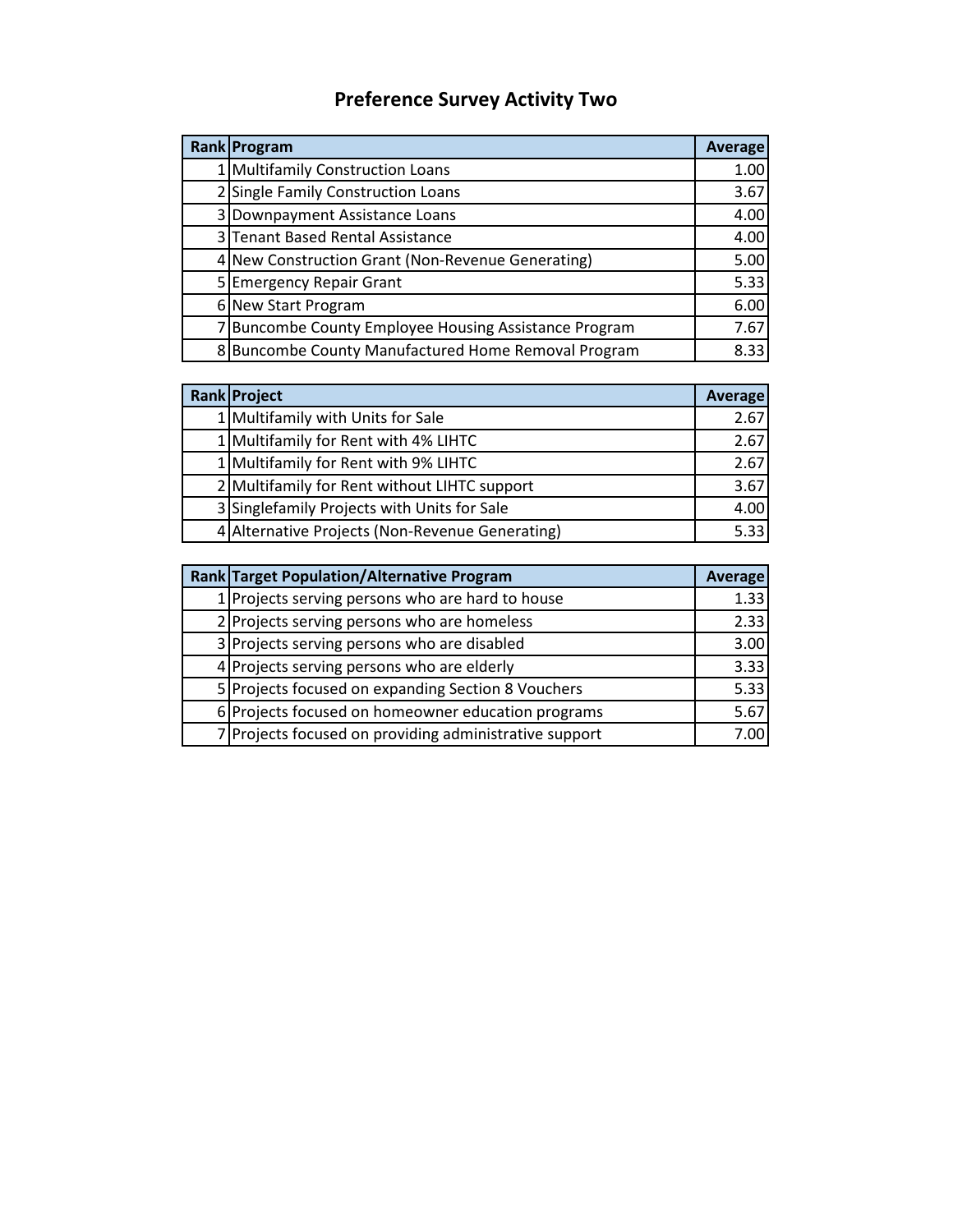| From:    | <b>Grea Borom</b>                                     |
|----------|-------------------------------------------------------|
| To:      | <b>William High</b>                                   |
| Subject: | Public comments for 5/19 Affordable Housing Committee |
| Date:    | Monday, May 18, 2020 4:27:42 PM                       |

#### **BC Email Security couldn't recognize this email as this is the first time you have received an email**  $|2|$ **from this sender GregB@childrenfirstbc.org**

Dear Chairman Newman and Commissioners Edwards and Belcher,

I encourage your committee to recommend a FY21 budget for affordable housing that can provide resources to spur public/private partnership in developing new, affordable homes for families and maintain commitments to AHSP investments in home repair, homebuyer assistance, rental assistance. I understand the County's budget will experience a significant downtown due to lost sales tax revenue and other COVID-related financial expenses. However, the need for an ambitious county investment in housing remains. Specifically, we believe the County should develop a separate new housing construction fund with separate guidelines/application from AHSP to spur partnerships between the County and private/nonprofit developers – especially those that might leverage Low Income Housing Tax Credits (LIHTC).

Another critical need for our county's families that has only grown more urgent with the COVID pandemic is rental assistance and eviction prevention. We encourage the county to look for funding and programmatic opportunities to prevent an increase in homelessness and evictions in the coming months.

Sincerely, Greg

Greg Borom, Director of Advocacy

Children First/Communities In Schools of Buncombe County

828.423.0698 | gregb@childrenfirstbc.org

*Pronouns: He/Him/His*

Mailing Address: PO Box 16695 Asheville, NC 28816

Physical Address: 37 Brickyard Rd. Asheville, NC 28806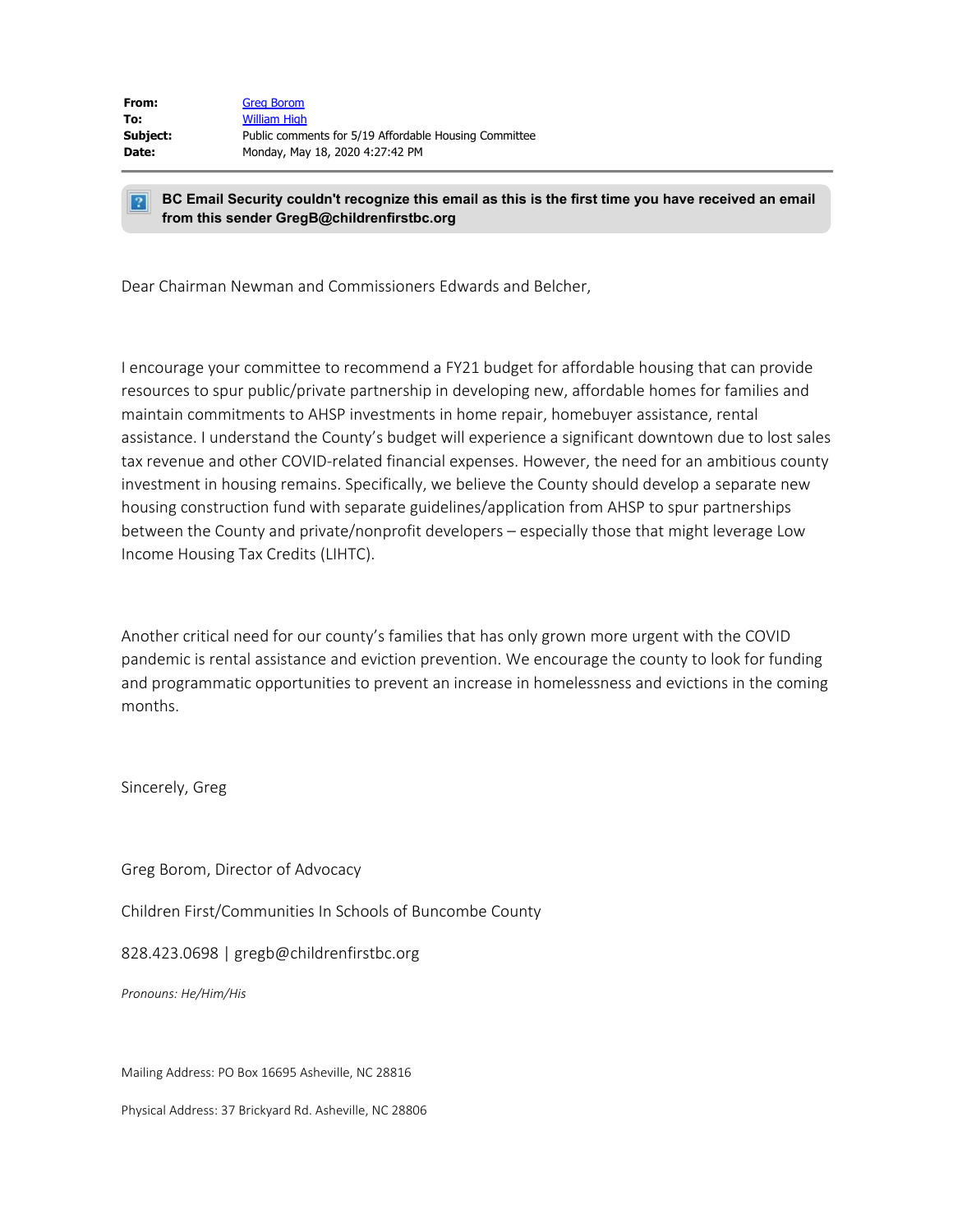| From:    | Carmen Ybarra                                    |
|----------|--------------------------------------------------|
| To:      | <b>William High</b>                              |
| Subject: | Comment for Affordable Housing Committee Meeting |
| Date:    | Monday, May 18, 2020 4:45:25 PM                  |

**BC Email Security couldn't recognize this email as this is the first time you have received an email from this sender carmenybarra@justeconomicswnc.org**

Hello,

I am requesting that the county to develop a dedicated new housing fund separate from the Affordable Housing Services Program to spur new construction while maintaining investments in AHSP to address other important housing needs like repair, eviction prevention, home buyer assistance, rental assistance, etc.

Thank you, Carmen Ybarra